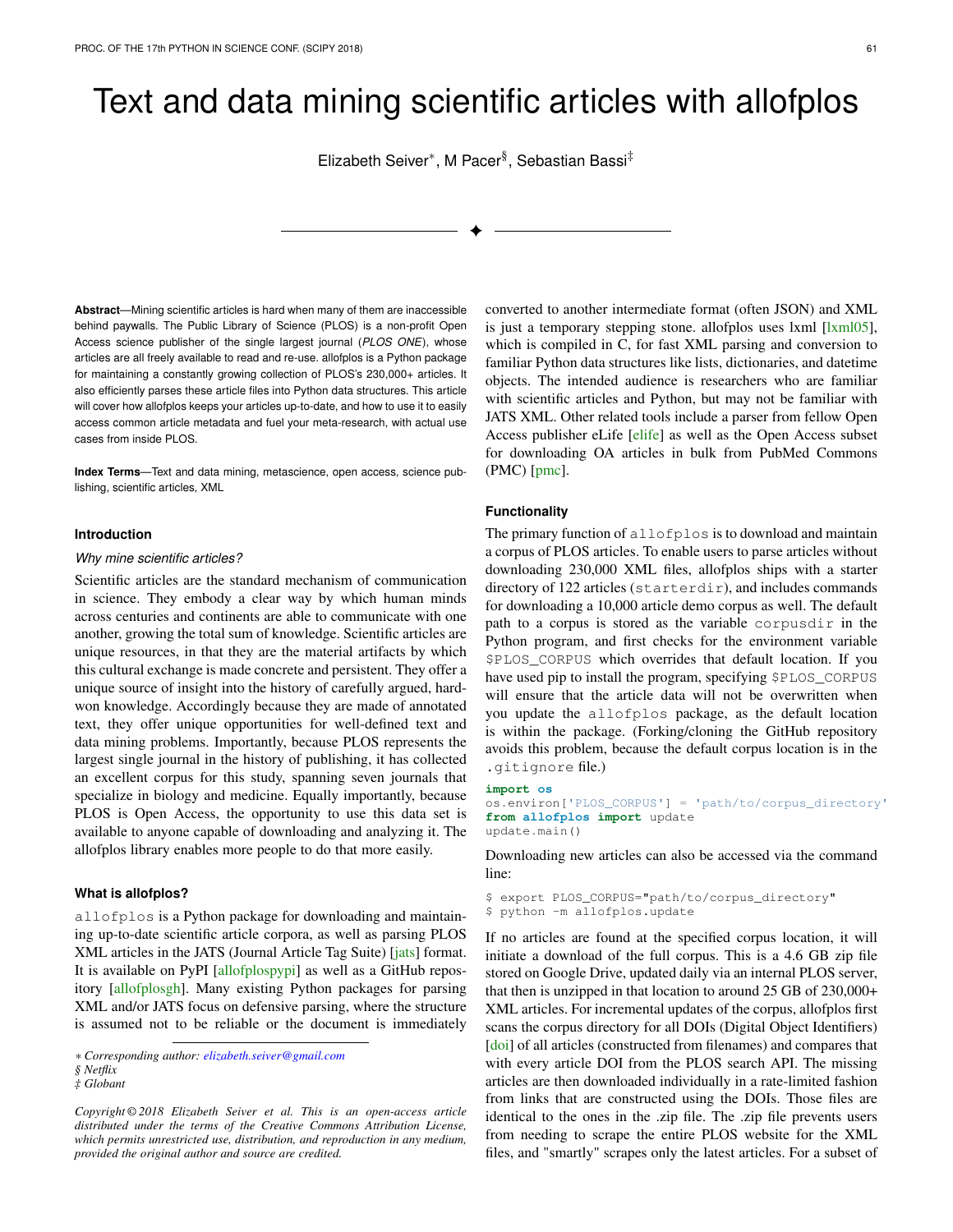provisional articles called "uncorrected proofs", it checks whether the final version is available, and downloads the updated version if so. The files are then ready for parsing and analysis.

# **Article corpora and parsing**

To initialize a corpus (defaults to corpusdir, or the location set by the \$PLOS\_CORPUS environmental variable), use the Corpus class. This points allofplos at the directory of articles to be analyzed.

**from allofplos import** Corpus  $corpus = corpus()$ 

To analyze the starter directory, also import starterdir and  $set$  corpus = Corpus (starterdir). The number of articles in the corpus can be found with len(corpus). The list of every DOI for every article in the corpus can be found at corpus.dois, and the path to every XML file in the corpus directory at corpus.filenames. To select a random Article object, use corpus.random\_article. To select a random list of ten Article objects, use corpus.random\_sample(10). You can also iterate through articles as such:

```
for article in corpus[:10]:
   print(article.title)
```
Because DOIs contain semantic meaning and XML filenames are based on the DOI, if you systematically loop through the corpus, it will not be a representative sample but rather will implicitly progress first by journal name and then by publication date. The iterator for Corpus() puts the articles in a random order to avoid this problem.

# *The* Article *class*

As mentioned above, you can use the Corpus class to initialize an Article() object without calling Article directly. An Article takes a DOI and the location of the corpus directory to read the accompanying XML document into lxml.

```
art = Article('10.1371/journal.pcbi.1004692')
```
The lxml tree of the article is memoized in art.tree so it can be repeatedly called without needing to re-read the XML file.

```
>>> type(art.tree)
lxml.etree._ElementTree
```
Article parsing in allofplos focuses on metadata (e.g., article title, author names and institutions, date of publication, Creative Commons copyright license [\[cc\]](#page-2-5), JATS version/DTD), which are conveniently located in the front section of the XML. We designed the parsing API to quickly locate and parse XML elements as properties without needing to know the JATS tagging format.

```
>>> art.doi
'10.1371/journal.pcbi.1004692'
>>> art.title
'Ensemble Tractography'
>>> art.journal
'PLOS Computational Biology'
>>> art.pubdate
datetime.datetime(2016, 2, 4, 0, 0)
>>> art.license
{'license': 'CC-BY 4.0',
 'license_link':
     'https://creativecommons.org/licenses/by/4.0/',
 'copyright_holder': 'Takemura et al',
```
'copyright\_year': 2016} >>> art.dtd 'JATS 1.1d3'

For author information, Article reconciles and combines data from multiple elements within the article into a clean standard form, including author email addresses and affiliated institutions. Property names match XML tags whenever possible.

#### *Using XPath*

While the Article class handles most basic metadata within the XML files, users may also wish to analyze the content of the article more directly. The XPath query language is built into lxml and provides a way to search for particular XML tags or attributes. (Note that XPath will always return a list of results, as element tags and locations are not unique.) You can perform XPath searches on art.tree, which also works well for finding article elements that are not Article class properties, such as the acknowledgments, which have the tag  $\langle ack \rangle$ .

```
>>> acknowledge = art.tree.xpath('//ack/p')[0]
>>> acknowledge.text[:41]
'We thank Ariel Rokem and Jason D. Yeatman'
```
For users who are more familiar with XML or want to perform quality control checks on XML files, XPath searches can find articles that match a particular XML structure. For example, PLOS's production team needed to find articles that had a  $\langle$  list> item anywhere within a <boxed-text> element. They iterated through the corpus using art.tree.xpath('//boxed-text//list').

#### *Use case: searching Methods sections*

We can put these pieces together to make a list of articles that use PCR (Polymerase Chain Reaction, a common molecular biology technique) in their Methods section (pcr\_list). The body of an article is divided into sections (with the element tag  $\langle$ sec>) and the element attributes of Methods sections are either {'sec-type': 'materials|methods'} or {'sec-type': 'methods'}. In addition to importing allofplos, the lxml.etree module needs to be imported to turn XML elements into Python strings via the tostring() method.

```
import lxml.etree as et
pcr_list = []
for article in corpus.random_sample(20):
    # Step 1: find Method sections
    methods sections = article.root.xpath(
        "//sec[@sec-type='materials|methods']")
    if not methods_sections:
        methods_sections = article.root.xpath(
            "//sec[@sec-type='methods']")
```
**for** sec **in** methods\_sections:

```
# Step 2: turn the method sections into strings
method_string = et.tostring(sec, method='text',
                            encoding='unicode')
```

```
# Step 3: add DOI if 'PCR' in string
if 'PCR' in method_string:
    pcr_list.append(article.doi)
    break
else:
   pass
```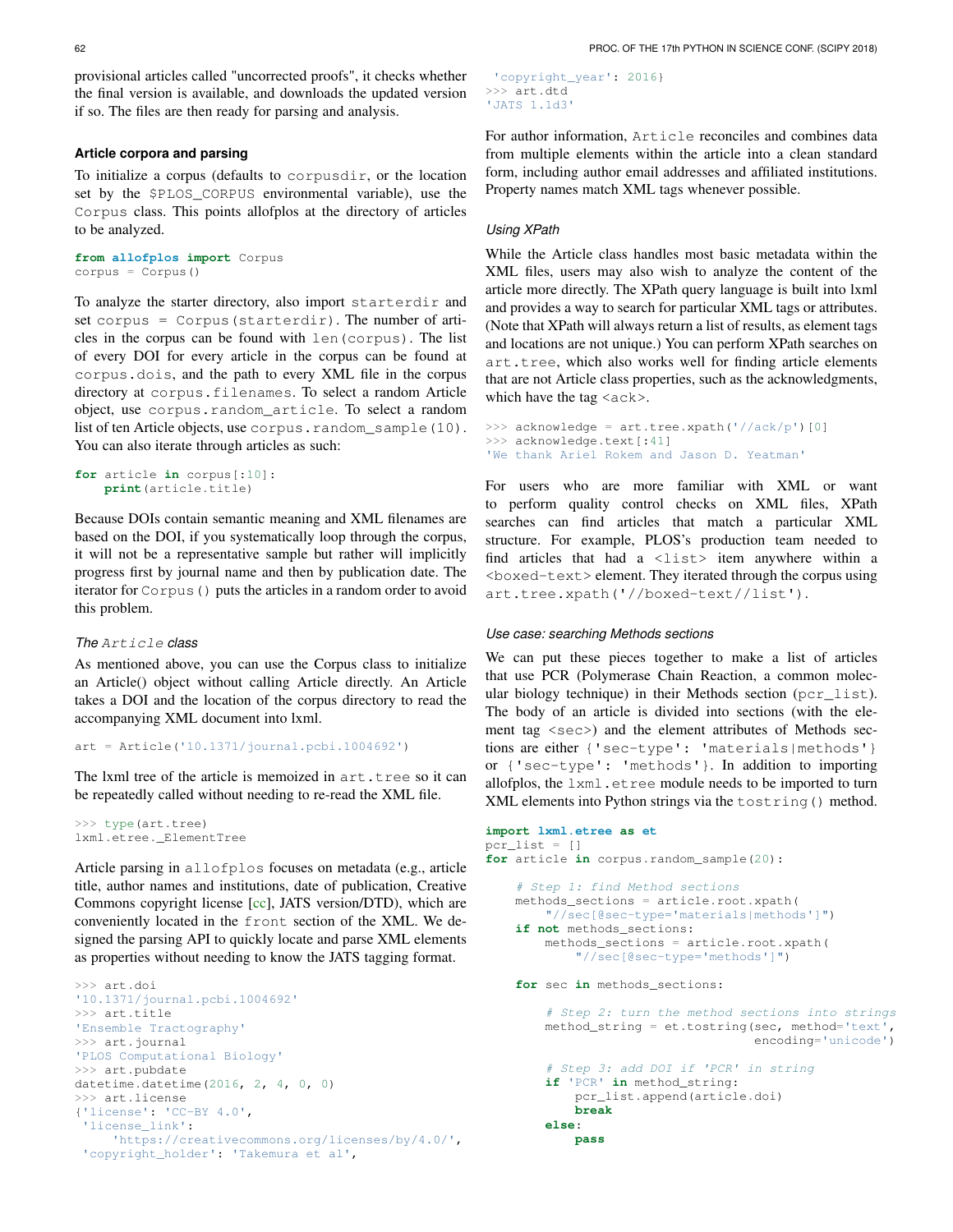#### **Included SQLite database**

The *allofplos* code includes a SQLite database with all articles in starter directory. In this release there are 122 records that represents a wide range of papers. In order to use the database, the user needs a SQLite client. The official client is command line based and can be downloaded from [https://www.sqlite.org/](https://www.sqlite.org/download.html) [download.html.](https://www.sqlite.org/download.html) The database can also be displayed on graphical viewers such as [DB Browser for SQLite](https://sqlitebrowser.org/) and [SQLiteStu](https://sqlitestudio.pl/index.rvt)[dio.](https://sqlitestudio.pl/index.rvt) There are also some options to query the database online, without installing any software, like <https://sqliteonline.com/> and [http://inloop.github.io/sqlite-viewer/.](http://inloop.github.io/sqlite-viewer/)

The main table of the database is *plosarticle*. It has the DOI, title, abstract, publication date and other fields that link to other child tables, like *articletype* and *journal\_id*. The corresponding author information is stored in the *correspondingauthor* table and is linked to the *plosarticle* table using the relation table called *coauthorplosarticle*.

For example, to get all papers whose corresponding authors are from France:

```
SELECT DOI FROM plosarticle
JOIN coauthorplosarticle ON
coauthorplosarticle.article_id = plosarticle.id
JOIN correspondingauthor ON
(correspondingauthor.id =
coauthorplosarticle.corr_author_id)
JOIN country ON
country.id = correspondingauthor.country_id
WHERE country.country = 'France';
```
This will return the DOIs from three papers from the starter database:

```
10.1371/journal.pcbi.1004152
10.1371/journal.ppat.1000105
10.1371/journal.pgen.1002912
10.1371/journal.pcbi.1004082
```
The researcher can avoid using SQL queries by using the included Object-relational mapping (ORM) models. The ORM library used is *peewee*. A file with sample queries is stored in the repository with the name of allofplos/dbtoorm.py. Part of this file defines all Python classes that corresponds to the SQLite Database. These class definitions are from the beginning of the file until the comment marked as # End of ORM classes creation.

After this comment, there is an example of how to build a query. The following query is the *peewee* compatible syntax that constructs the same SQL query as outlined before:

```
query = (Plosarticle
     .select()
     .join(Coauthorplosarticle)
     .join(Correspondingauthor)
     .join(Country)
     .join(Journal,
           on=(Plosarticle.journal == Journal.id))
     .where(Country.country == 'France')
     \lambda
```
This will return a *query* object. This object can be walked over with a for loop as any Python iterable:

```
for papers in query:
 print(papers.doi)
```
## *SQLite database constructor*

There is a script at allofplos/makedb.py that can be used to generate the SQLite Database from a directory full of XML articles. This script was used to generate the included starter.db. If the user wants to make another version, from another subset (or from the whole corpus), this script will be useful.

To generate a SQLite DB with all the files currently in the *Corpus* directory, and save the DB as *mydb.db*:

\$ python makedb.py --db mydb.db

There is an option to generate a DB with only a random subset of articles. For a DB with 500 articles randomly selected, use:

\$ python makedb.py --random 500 --db mydb.db

# **Future directions**

We also have plans for future updates to allofplos. First, we plan to make the article parsing publisher-neutral, allowing for reading JATS content from other publishers in addition to PLOS. Second, we want to improve incremental corpus updates so that all changes can be downloaded and updated via a standardized mechanism such as a hash table. This includes 'silent republications', where articles are updated online without an official correction notice (the substance of the article is unchanged, but the XML has been updated). While the local allofplos server has methods for catching these changes and updating the zip file appropriately, there is not currently a way to make sure a user's local corpus copy reflects all of those changes. Third, we want to expand the possibilities of multiple corpora and allow for article versioning, such as for comparing older and newer versions of articles instead of just replacing them entirely. And finally, we want to expand and integrate the functionality of the sqlite database so that selecting a subset of articles based on metadata criteria such as journal, publication date, or author is faster and easier than looping through each XML file individually.

#### **Conclusions**

As more scientific articles are published, it will become more important that these articles can be analyzed in aggregate. Tools like allofplos make such an effort much easier. With an intuitive and straightforward Corpus() and Article() APIs, allofplos avoids much of the complexity of parsing xml for new users, while still enabling XML experts the flexibility and power needed to accomplish their aims. By building in the ability to automatically update and maintain the corpus, people can trust that they have the most state-of-the-art data without needing to manually check the >230,000 articles (a task few would undertake). By connecting this information to database technologies, allofplos enables quickly accessing data when that efficient access is needed. By making strides in all of these directions allofplos demonstrates itself to be a valuable tool in the scientific python toolkit.

### **REFERENCES**

<span id="page-2-5"></span><span id="page-2-4"></span><span id="page-2-3"></span><span id="page-2-2"></span><span id="page-2-1"></span><span id="page-2-0"></span>

| [lxm105]        | Behnel, S., Faassen, M. et al. (2005), 1xml: XML and HTML<br>with Python, http://lxml.de.                  |
|-----------------|------------------------------------------------------------------------------------------------------------|
| [cc]            | Creative Commons Licenses. https://creativecommons.org/<br>licenses/                                       |
| [allofplosgh]   | https://github.com/PLOS/<br>repository.<br>allofplos<br>GitHub<br>allofplos                                |
| [allofplospypi] | allofplos PyPI repository. https://pypi.org/project/allofplos/                                             |
| [jats]          | JATS NIH/NISO standard. https://jats.nlm.nih.gov/publishing/<br>tag-library/1.1d3/chapter/how-to-read.html |
| [elife]         | elife-tools GitHub repository. https://github.com/elifesciences/<br>elife-tools                            |